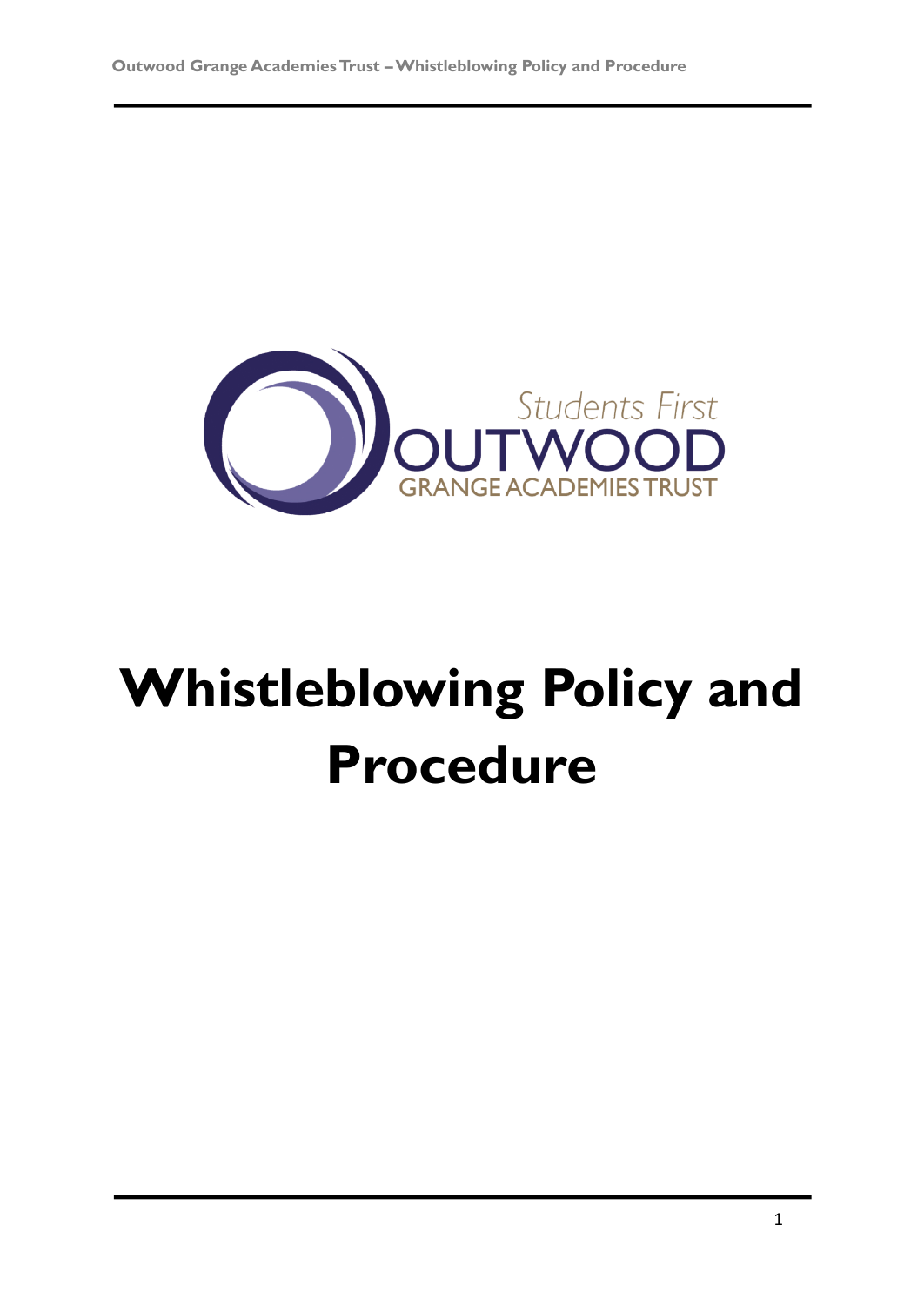| Document control table        |              |                    |                                                                                                                                                                                                                                                                                                                                                   |  |
|-------------------------------|--------------|--------------------|---------------------------------------------------------------------------------------------------------------------------------------------------------------------------------------------------------------------------------------------------------------------------------------------------------------------------------------------------|--|
| <b>Document title:</b>        |              |                    | <b>Whistleblowing Policy and Procedure</b>                                                                                                                                                                                                                                                                                                        |  |
| Author (name & job<br>title): |              |                    | <b>Regional HR Business Partners</b>                                                                                                                                                                                                                                                                                                              |  |
| <b>Version number:</b>        |              | Version 5          |                                                                                                                                                                                                                                                                                                                                                   |  |
| <b>Policy Status</b>          |              |                    | Adopted following consultation with Trade Unions                                                                                                                                                                                                                                                                                                  |  |
| Date approved:                |              | May 2022           |                                                                                                                                                                                                                                                                                                                                                   |  |
| <b>Approved by:</b>           |              |                    | <b>OGAT Board</b>                                                                                                                                                                                                                                                                                                                                 |  |
| Date of review:               |              | May 2024           |                                                                                                                                                                                                                                                                                                                                                   |  |
| <b>Document History</b>       |              |                    |                                                                                                                                                                                                                                                                                                                                                   |  |
| <b>Version</b>                | <b>Date</b>  | <b>Author</b>      | <b>Note of revisions</b>                                                                                                                                                                                                                                                                                                                          |  |
| VI                            | June 2015    | lan Metcalfe       |                                                                                                                                                                                                                                                                                                                                                   |  |
| V <sub>2</sub>                | August 2017  | <b>Katie Dent</b>  | Formatting on new template. Addition of<br>$\bullet$<br>Policy Status box<br>Division of document into Policy and<br>$\bullet$<br><b>Procedure sections</b><br>Addition of contents page<br>Addition of Exec Team as to who concerns<br>can be reported to<br>Addition of 'no further action required'<br>bullet point to outcomes in section 2.3 |  |
| V3                            | January 2018 | <b>Katie Dent</b>  | Revisions following consultation                                                                                                                                                                                                                                                                                                                  |  |
| V <sub>4</sub>                | May 2020     | Kathryn<br>Commons | Updated details regarding Public Concern<br>at Work - new telephone number & name<br>Updated who to report concerns to                                                                                                                                                                                                                            |  |
| V5                            | May 2022     | Kathryn<br>Commons | Job titles updated.                                                                                                                                                                                                                                                                                                                               |  |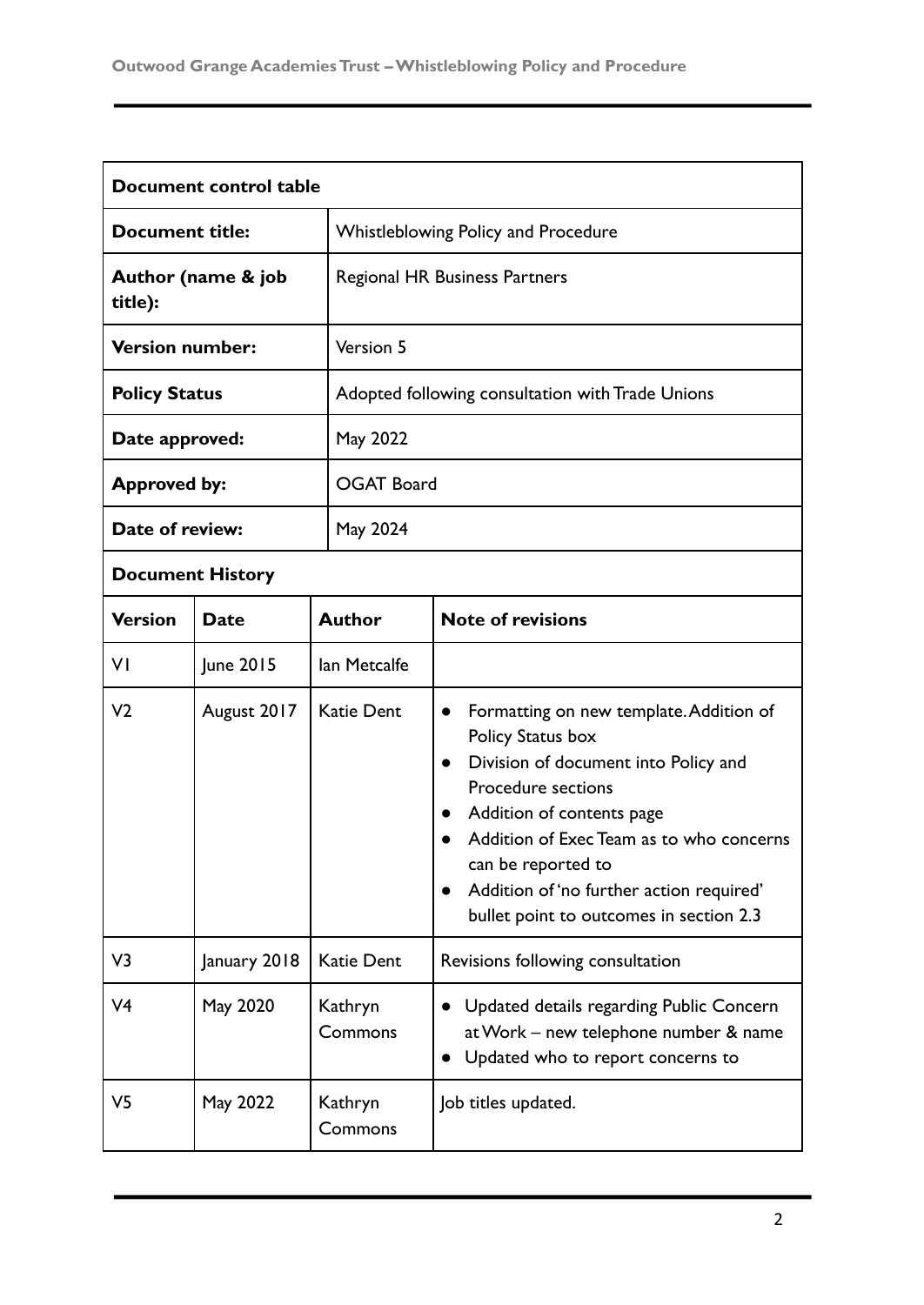# **Whistleblowing Policy and Procedure**

# **Whistleblowing Policy**

| $\mathbf{I}$ . | Introduction                           | page 4 |
|----------------|----------------------------------------|--------|
| 2.             | Aims                                   | page 5 |
| 3.             | Scope of the Procedure                 | page 6 |
| 4.             | <b>Assurances to Workers/Employees</b> | page 6 |
|                |                                        |        |
|                | <b>Whistleblowing Procedure</b>        |        |
| $\mathsf{I}$ . | How to Raise Concerns                  | page 8 |
| 2.             | How the Trust Will Respond             | page 8 |
| 3.             | How Concerns Can Be Taken Further      | page 9 |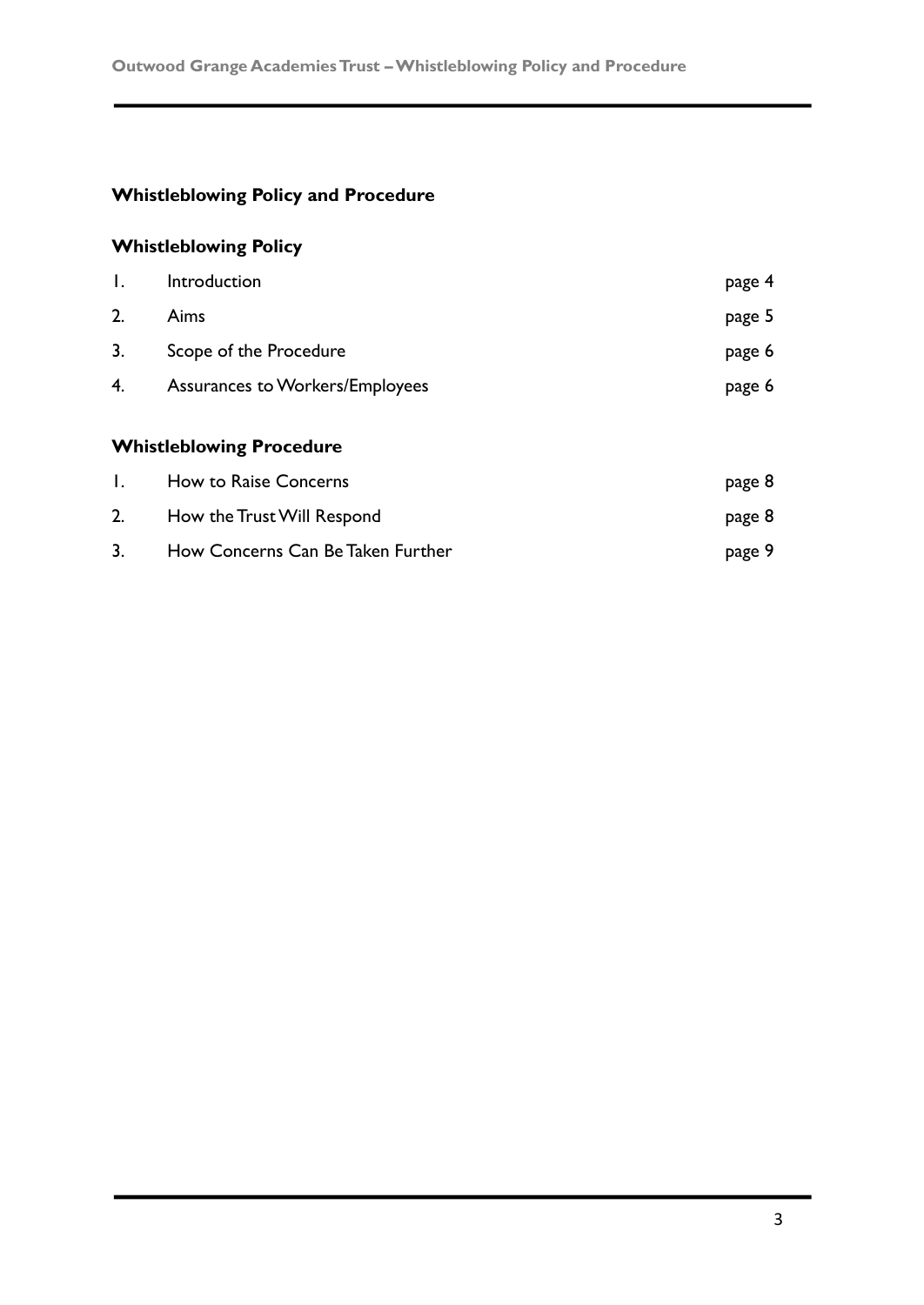#### **Whistleblowing Policy**

#### **1. Introduction**

- 1.1 Outwood Grange Academies Trust is committed to achieving the highest possible standards of service and ethical standards.
- 1.2 Whistleblowing is the reporting by workers/employees, or ex-workers/employees, of wrongdoing such as fraud, malpractice, mismanagement, breach of health and safety law, child safeguarding concerns or any other illegal or unethical act on the part of management, the governing body, the Trust or by fellow employees.
- 1.3 Some examples of malpractice or illegal or unethical practice that may be reported under the Whistleblowing Procedure include:
	- A criminal offence (e.g. fraud, corruption or theft) has been/is likely to be committed;
	- A miscarriage of justice has been/is likely to occur;
	- The health or safety of any individual has been/is likely to be endangered;
	- The environment has been/is likely to be damaged;
	- Public funds are being used in an unauthorised manner;
	- The Academy/Trust's governance arrangements have or are not being observed or are being breached by students or staff;
	- Sexual or physical abuse of any employee or student is taking place (subject to the Child Safeguarding Procedure in the case of children);
	- Discrimination is occurring to any member of staff or student as defined within the Equalities Act 2010 (where it has not been successfully addressed through the Dignity at Work Policy);
	- Any other form of improper action or conduct is taking place;
	- Public examination maladministration;
	- Information relating to any of the above is being deliberately concealed or attempts are being made to conceal the same.
- 1.4 This policy does not remove a worker/employee's rights to raise their concerns directly with the Police, or other external body, if they become aware, or suspect, illegal activity is taking place within the Trust, including the abuse of a child or children. Nor does this policy negate the statutory rights of a worker/employee.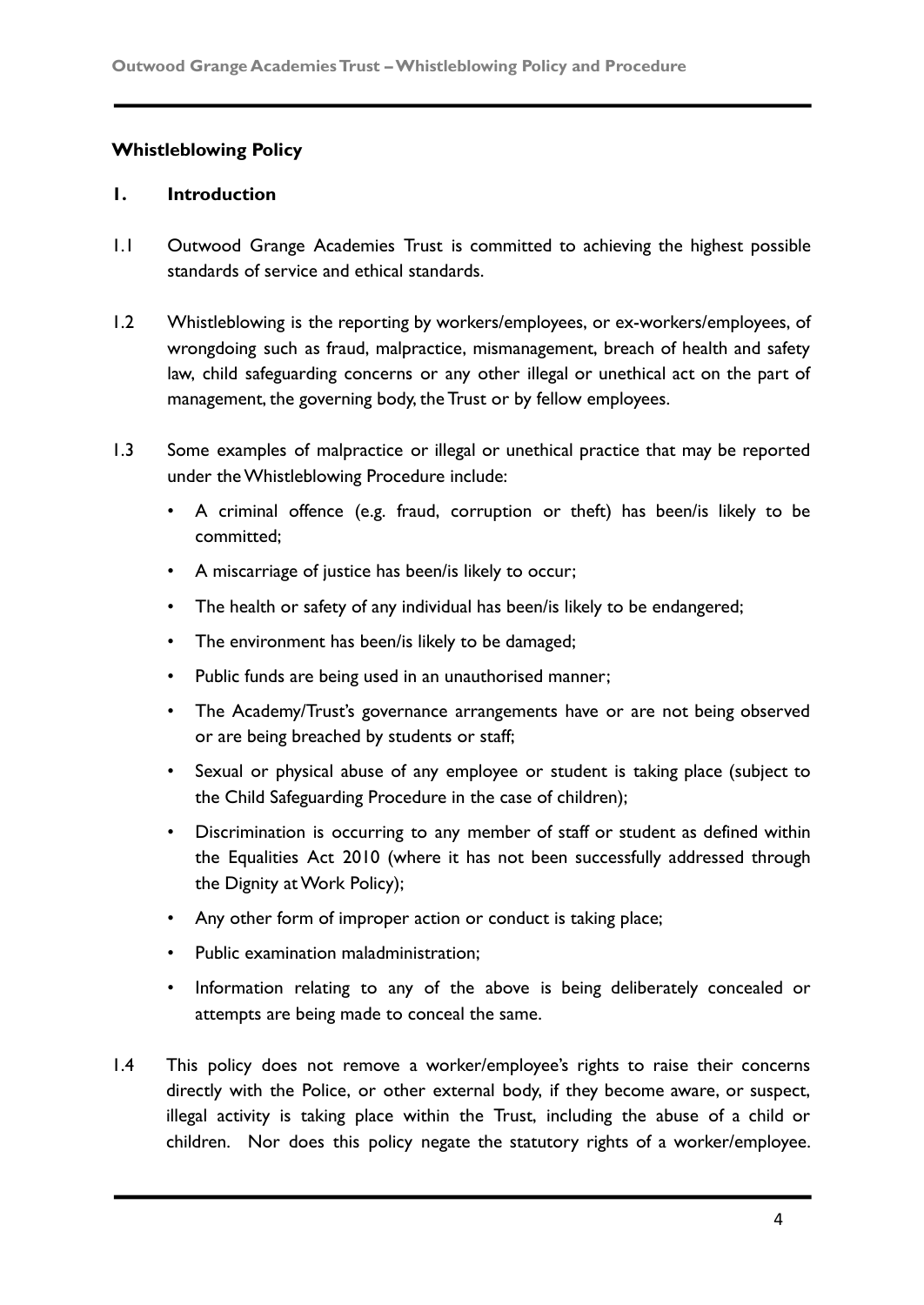However, workers/employees would be encouraged to also raise this with someone at an appropriate level within the Trust so that the Trust is able to offer full co-operation to the Police. In the case of child safeguarding this matter should be referred to the Academy's Designated Safeguarding Person (the Trust's Child Safeguarding Policy can be found on the Trust's website).

- 1.5 The Trust has prepared this policy and procedure so as to enable workers/employees to raise their concerns about such malpractice(s) at an early stage and in the right way. The Trust would rather that workers/employees raise the matter when it is just a concern rather than wait for concrete proof.
- 1.6 If something is troubling a worker/employee, which they think the Trust should know about or look into, then they should use policy. If, however, the worker/employee is aggrieved about their personal position, the OGAT Grievance Policy should be used. The Whistleblowing Procedure is primarily for concerns where the interests of others or of the organisation itself are at risk.

# **2. Aims**

- 2.1 The Whistleblowing Policy and Procedure aims to:
	- Encourage workers/employees in the Trust and its academies to feel confident in raising serious concerns and to question and act upon their concerns;
	- Establish a fair and impartial investigative procedure;
	- Provide ways for employees in the Trust and its academies to raise those concerns and get feedback on any action taken as a result;
	- Ensure that workers/employees in or working in the Trust and its academies get a response to their concerns;
	- Ensure that workers/employees working in the Trust and its academies are aware how to pursue their concerns and the appropriate steps to take if they are not satisfied with any action;
	- Reassure workers/employees in the Trust or its academies that if they raise any concerns in good faith and reasonably believe them to be true, they will be protected from possible reprisals or victimisation. These assurances are set out in Section 4 below.
- 2.2 It is not intended to be used where other more appropriate procedures are available, for example: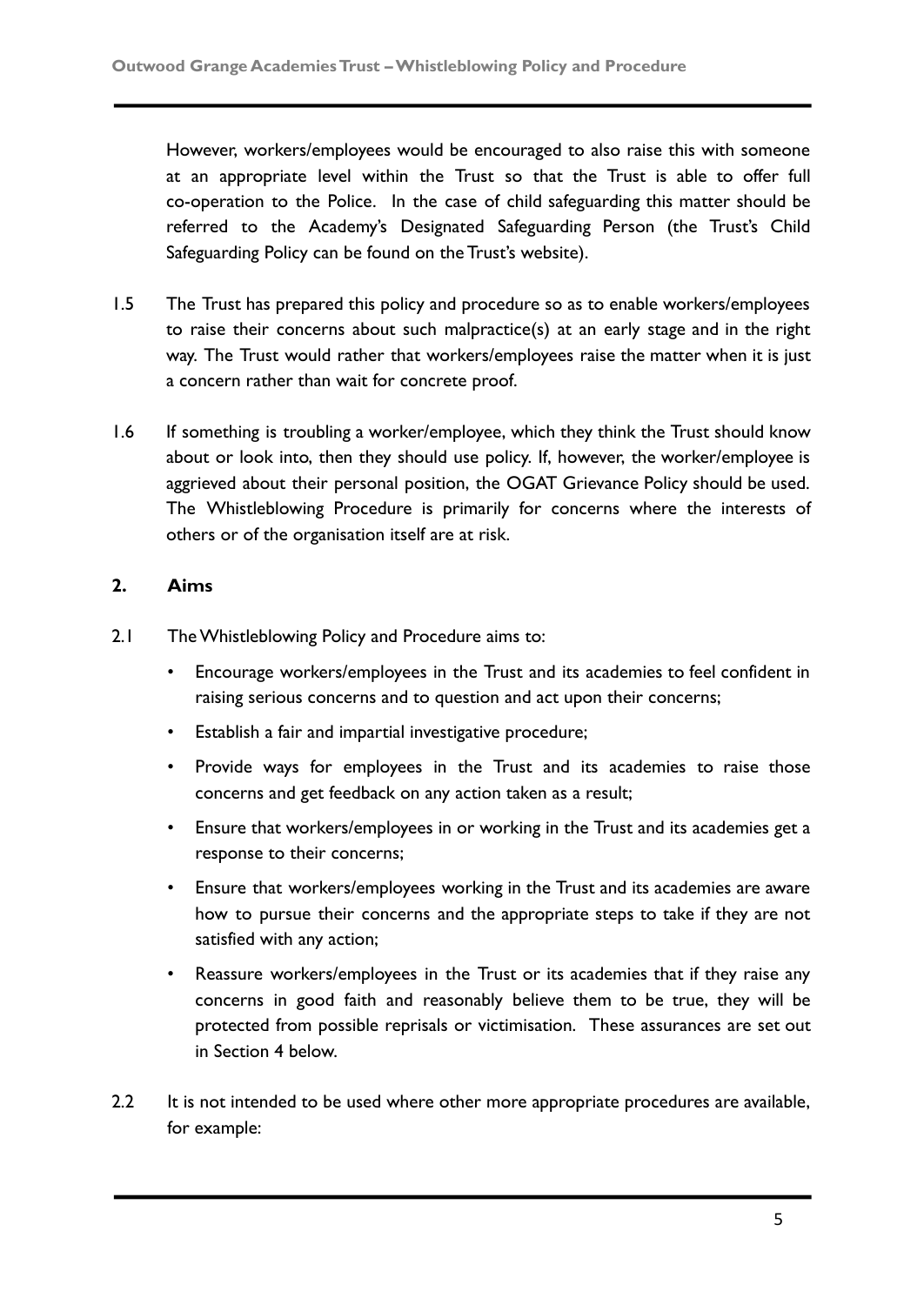- Grievances (see OGAT Grievance Procedure)
- Harassment or Discrimination (see OGAT Dignity at Work Policy)
- Child Safeguarding (see OGAT Child Safeguarding Policy)
- Parental Complaints (see OGAT Complaints Procedure)

If a worker/employee is unsure of which procedure to use, advice can be sought from the Business Manager/HR or the worker/employee's trade union representative.

### **3. Scope of the Policy and Procedure**

- 3.1 This policy and procedure may be used by all workers/employees of the Trust. The term worker/employee broadly includes employees, contractors, agency worker/employees, trainees, volunteers and a person who is or was subject to a contract to undertake work or services for the Trust. This includes permanent and temporary employees, and employees seconded to a third party. Any concerns relating to the third party, if relevant to the employee's secondment, can also be raised under this procedure.
- 3.2 Local Academy Council Governors and Trust Board members may also use this policy to raise concerns.

#### **4. Assurances to Workers/Employees**

#### 4.1 **To ensure worker/employees have the right to disclose a concern**

4.1.1 Workers/employees have the right to disclose a concern/issue if the Trust does not deal with a matter they have raised. However, the duty of fidelity is implied by the law in every contract of employment and prohibits workers/employees from disclosing employers' confidential information, unless it is the public interest that information is disclosed or unless the Trust fails to properly consider or deal with the issue.

#### 4.2 **To protect and safeguard workers/employees**

4.2.1 If a worker/employee makes a disclosure, either internally or externally, on one or more of the matters listed in this policy and they have a reasonable belief that the concern is real and they are acting in good faith, the worker/employee will not suffer any detriment, even if after investigation it transpires that the concern is unfounded.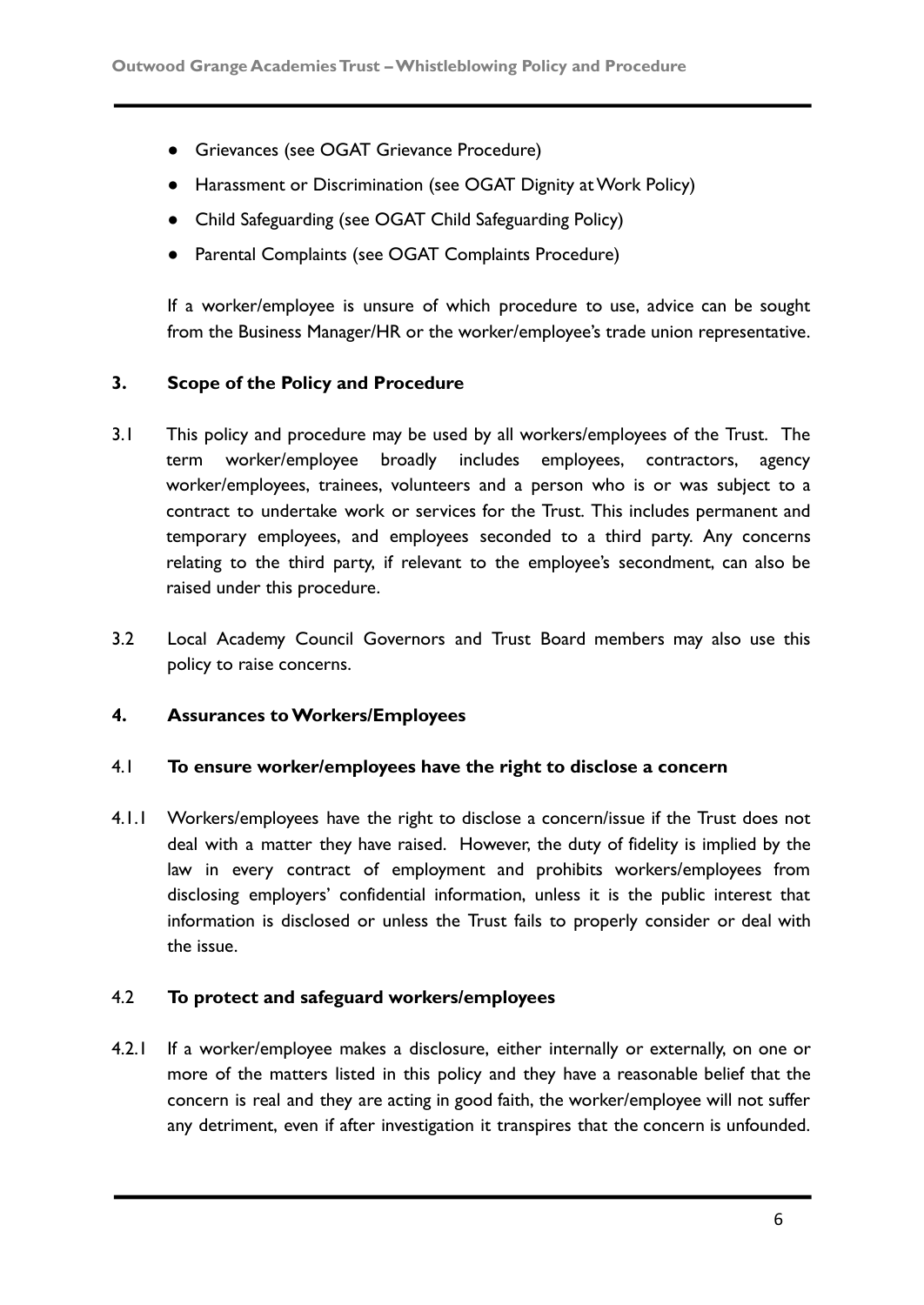The Trust will not tolerate any harassment or victimisation (including informal pressures) and will take appropriate action to protect workers/employees who raise a concern in good faith.

- 4.2.2 If a worker/employee requests that their identity is protected, the Trust will not disclose it unless required to do so in law. If the situation arises where the Trust is unable to resolve the concern without revealing the worker/employees' identity (for instance because the worker/employee's evidence is needed in court), the Trust will discuss with the worker/employee how the matter should proceed. However, it must be stated that if a worker/employee chooses not to disclose their identity it will be much more difficult for us to look into the matter or to protect your position or to give the worker/employee feedback. Accordingly, while we consider anonymous reports, it will not be possible to apply all aspects of this policy for concerns raised anonymously.
- 4.2.3 No action will be taken against anyone who makes an allegation in good faith, reasonably believing it to be true, even if the allegation is not subsequently confirmed by the investigation. However, this policy does not provide protection to workers/employees who disclose information to the media or the press under the guise of 'Whistleblowing'. It is important that if the worker/employee has a genuine concern, you follow the stages of this policy to ensure its resolution.
- 4.2.4 Any investigation into allegations of potential malpractice will not influence or be influenced by any disciplinary or redundancy procedures already taking place concerning the employee/worker.
- 4.2.5 Support will be provided to the worker/employee in order to minimise any difficulties, which the worker/employee may experience. This may include advice on giving evidence if needed. Meetings may, if necessary, be arranged off-site with the worker/employee and the worker/employee has the right to be represented, if the worker/employee so wishes.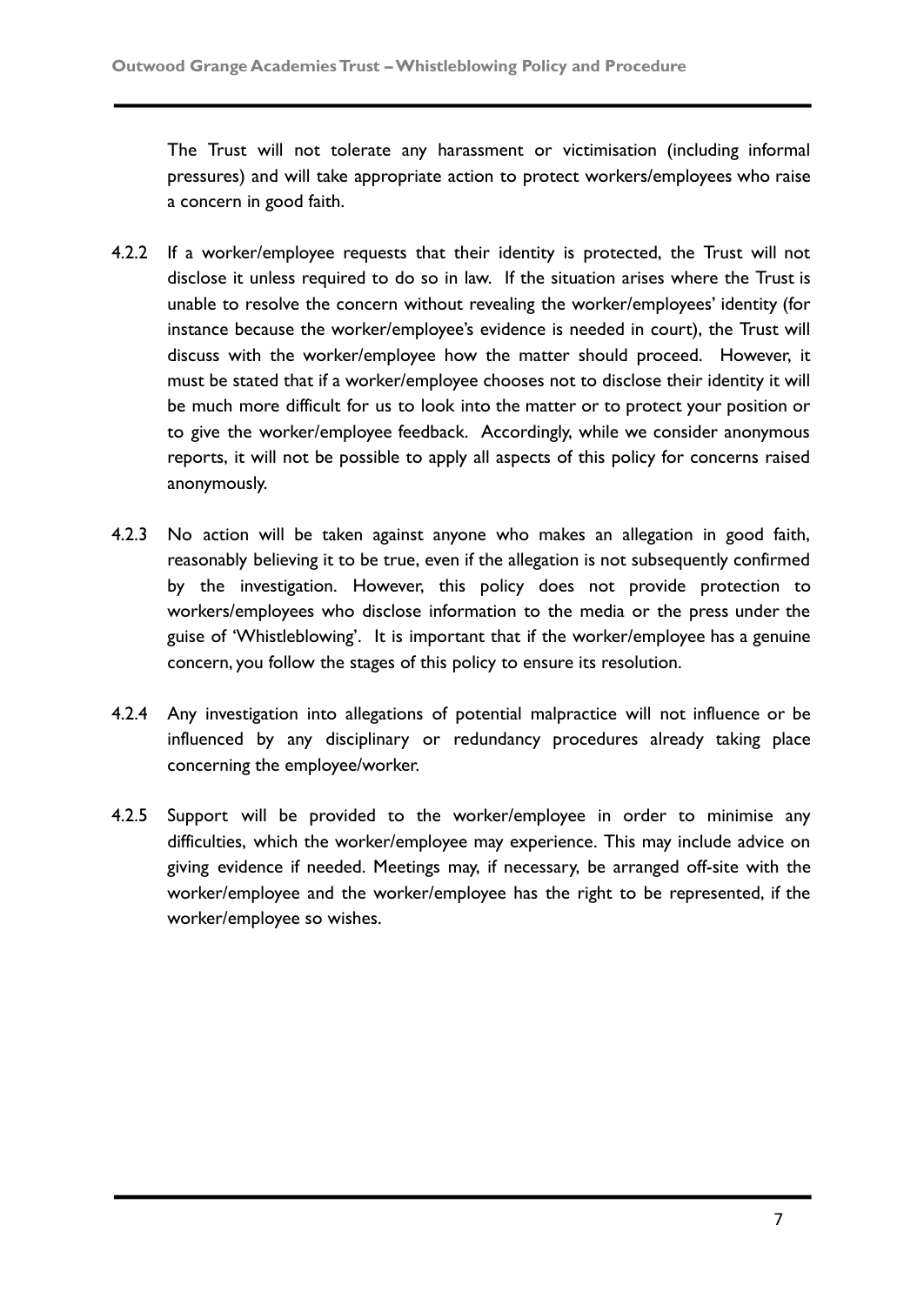# **Whistleblowing Procedure**

#### **1. How to Raise Concerns**

- 1.1 If the worker/employee is unsure whether to use this Whistleblowing Procedure or the worker/employee wants independent advice at any stage, the worker/employee is advised to contact:
	- If applicable the workers/employees relevant trade union; or
	- The independent charity Protect (formerly Public Concern at Work) on 020 3117 2520. Their lawyers can give the worker/employee confidential advice at any stage about how to raise a concern about serious malpractice at work.
- 1.2 As soon as the worker/employee becomes reasonably concerned the worker/employee should firstly raise the issue either orally or in writing with the workers/employees' line manager or academy Principal (unless s/he is the potential transgressor, in which case write to one of the following individuals:
	- Chief Executive
	- Chief Operating Officer
	- Chief Financial Officer
	- Director of Business Services
	- Chair of the OGAT Trust Board

All of the above individuals are contactable at Outwood Grange Academies Trust, Potovens Lane,Wakefield,WF1 2PF, marking your correspondence 'Confidential'.

#### **2. How the Trust Will Respond**

- 2.1 Once the worker/employee has informed the Trust (Principal or Chief Executive Officer) of their concern, an investigating officer (someone who has no previous involvement) will be appointed who will look into it to assess initially what action should be taken. They will aim to interview the worker/employee within 10 working days, in confidence, or earlier if there is an immediate danger to loss of life or serious injury or illegal activity that need immediate Police involvement and will:
	- Obtain as much information as possible from the worker/employee about the grounds for the belief of malpractice;
	- Consult with the worker/employee about further steps which could be taken;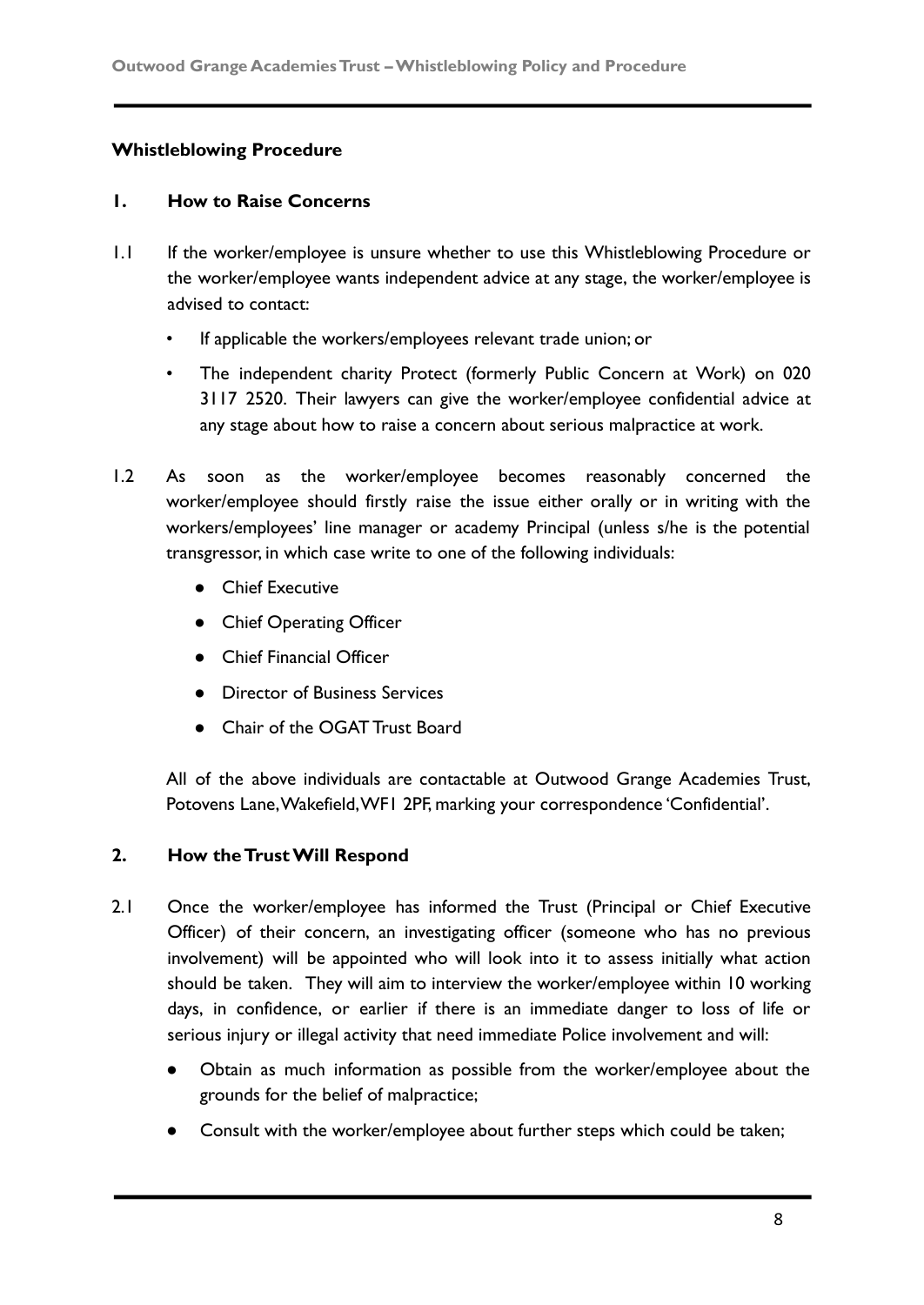- Inform the employer of appropriate routes if the matter does not fall within the Whistleblowing Procedure;
- Report all matters under this procedure to the Executive Team or Trust Board.
- 2.2 At this meeting the worker/employee may be accompanied by a trade union representative or a work colleague. There will also be a note taker present at the meeting.
- 2.3 Within 10 working days of the above meeting the investigating officer will recommend to the Chief Executive Officer one or more of the following:
	- The matter should be investigated within the Trust's internal procedures;
	- The matter should be investigated by the external auditors appointed by the Trust;
	- The matter should be reported to an external agency e.g. DfE, EFA, exam board;
	- The matter should be reported to the Police;
	- The matter should be reported to the Local Authority Designated Officer;
	- No further action is required.

However, please note that this list is not exhaustive.

- 2.4 The grounds on which no further action is taken may include:
	- The investigator is satisfied that, on the balance of probabilities, there is no evidence that malpractice has occurred, is occurring or is likely to occur;
	- The investigator is satisfied that the concern has not been raised in good faith;
	- The matter is already (or has been) the subject of proceedings under one of the Trust's other procedures or policies;
	- The matter concerned is already the subject of legal proceedings, or has already been referred to the Police, the external auditors, the DfE or other public authority.
- 2.5 Usually, within 10 working days of a concern being raised, the person investigating will write to the person raising the concern:
	- Confirming that the concern has been investigated (or a timescale for this if complex);
	- Confirming (where appropriate) what action the Trust intends to take;